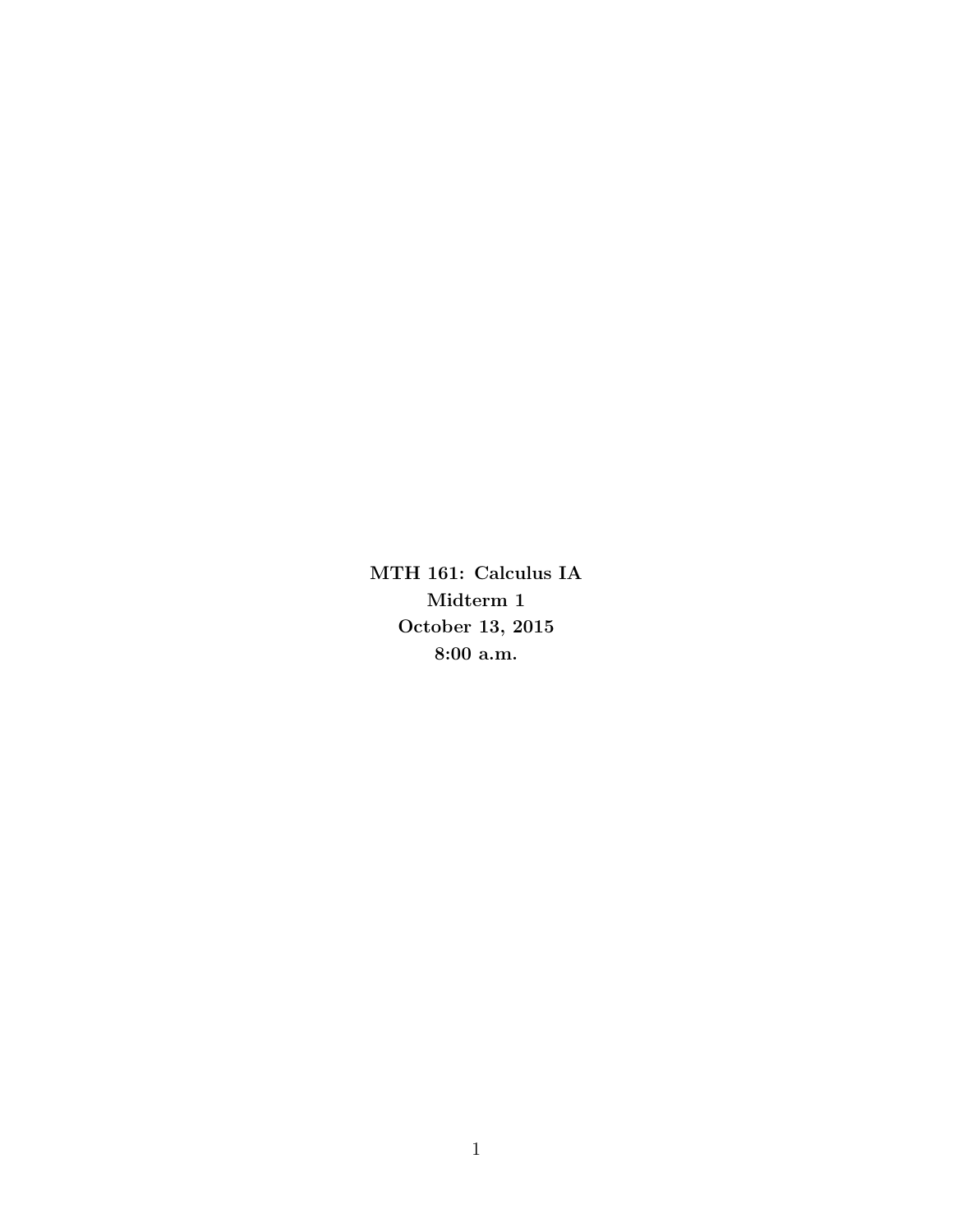# Academic honesty statement:

With my signature, I affirm that I will not give or receive any unauthorized help on this exam, and that all work will be my own.

| Date: $\frac{1}{2}$ |
|---------------------|
|                     |
|                     |
|                     |
|                     |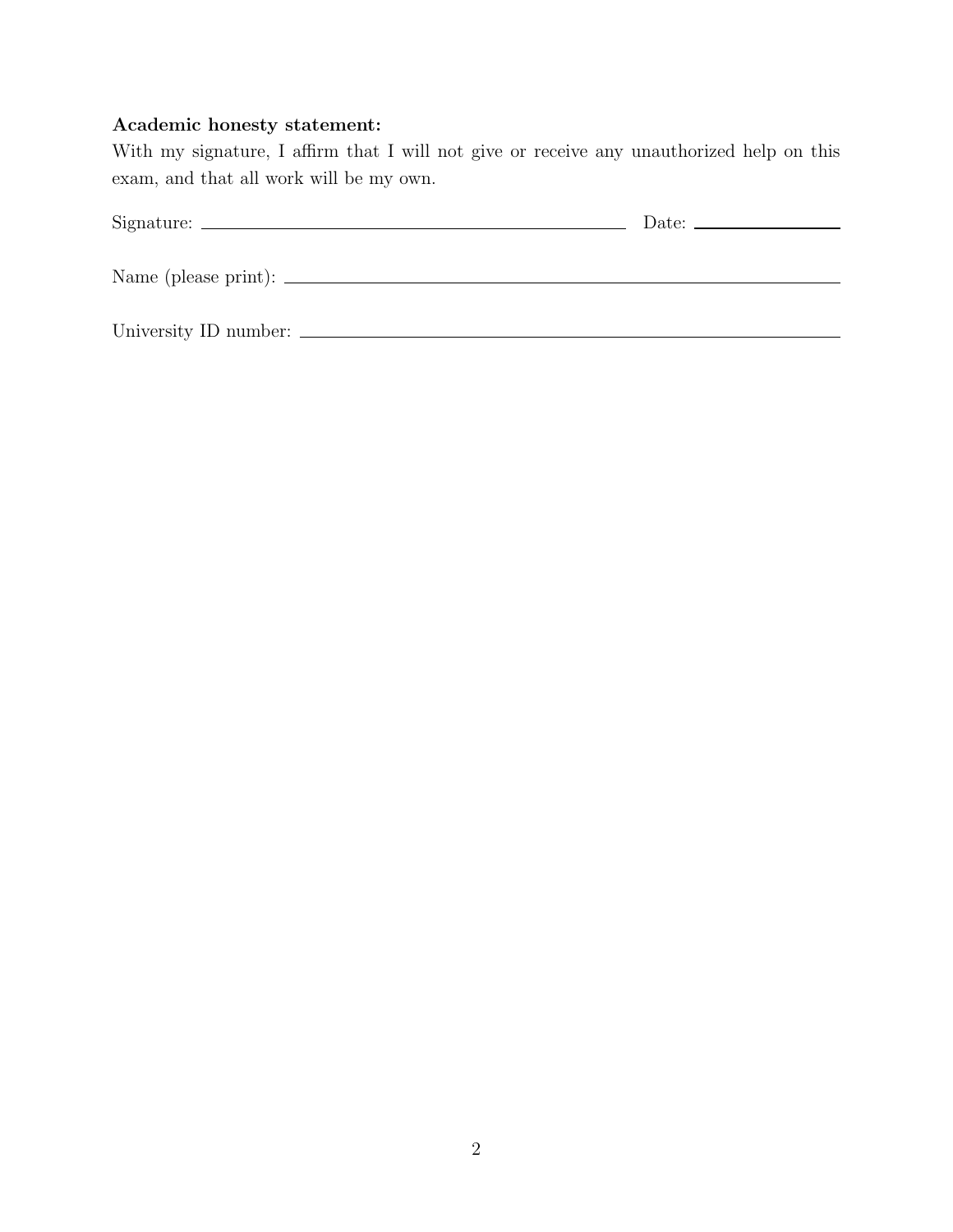### Please print your name and student ID again, and circle your instructor's name:

Name (please print):

University student ID:

Bobkova (TR 9:40) Bridy (MW 2:00) Doyle (MWF 10:25)

Hambrook (TR 3:25) Lubkin (MWF 9:00) Murphy (TR 4:50)

#### Please read the following instructions:

Only pens/pencils and a single 3 in.  $\times$  5 in. index card with formulas are allowed. The presence of calculators, cell phones, iPods and other electronic devices at this exam is strictly forbidden.

Show your work and justify your answers. You may not receive full credit for a correct answer if insufficient work is shown or insufficient justification is given. Clearly circle or label your final answers.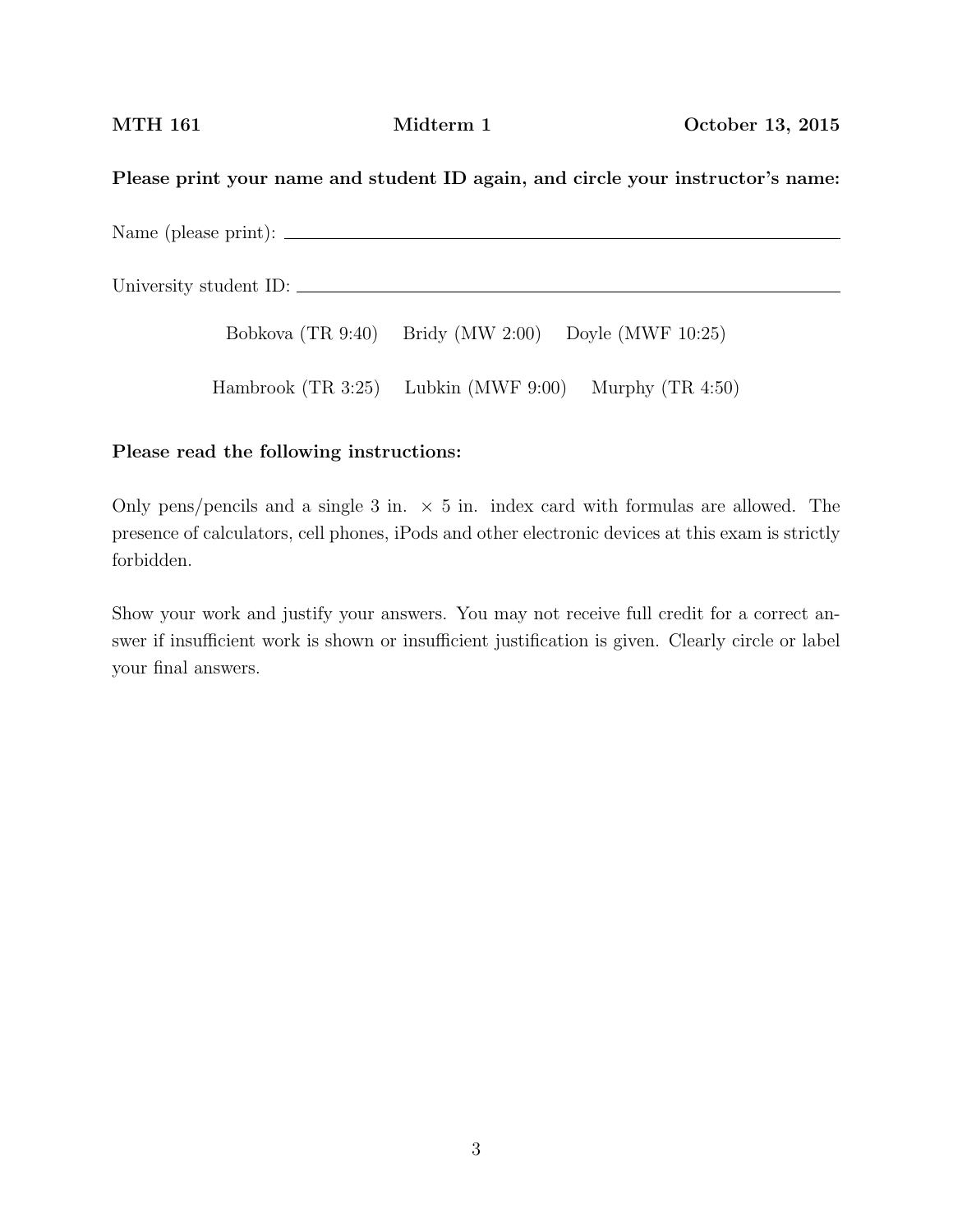- **1.** (**12 points**) Let  $f(x) = \sqrt{5 + x^2}$  and  $g(x) = \frac{2x}{2}$  $3x - 2$ .
- (a) Evaluate  $(f \circ g)(2)$ .

(b) Evaluate  $(g \circ f)(2)$ .

(c) Find a formula for  $g^{-1}(x)$ , the inverse of g.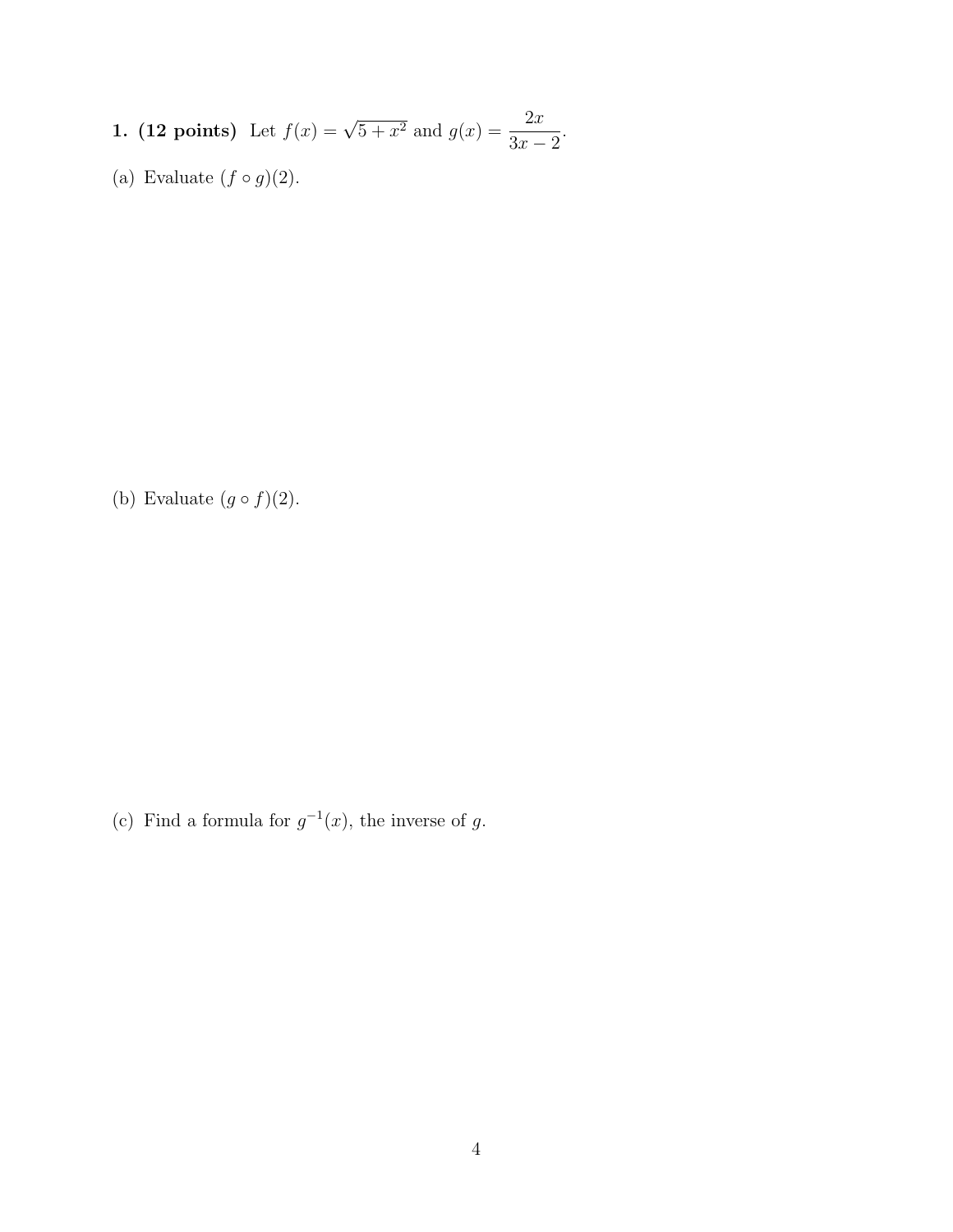# 2. (18 points)

(a) Solve for  $x$ :

$$
2\ln(x) = \ln(2x - 1)
$$

(b) Find all values of x in the interval  $[0, 4\pi]$  that satisfy the following equation:

 $sin(x) + cos(x) = 0$ 

(c) Find 
$$
\cos\left(\tan^{-1}\left(\frac{\sqrt{5}}{2}\right)\right)
$$
.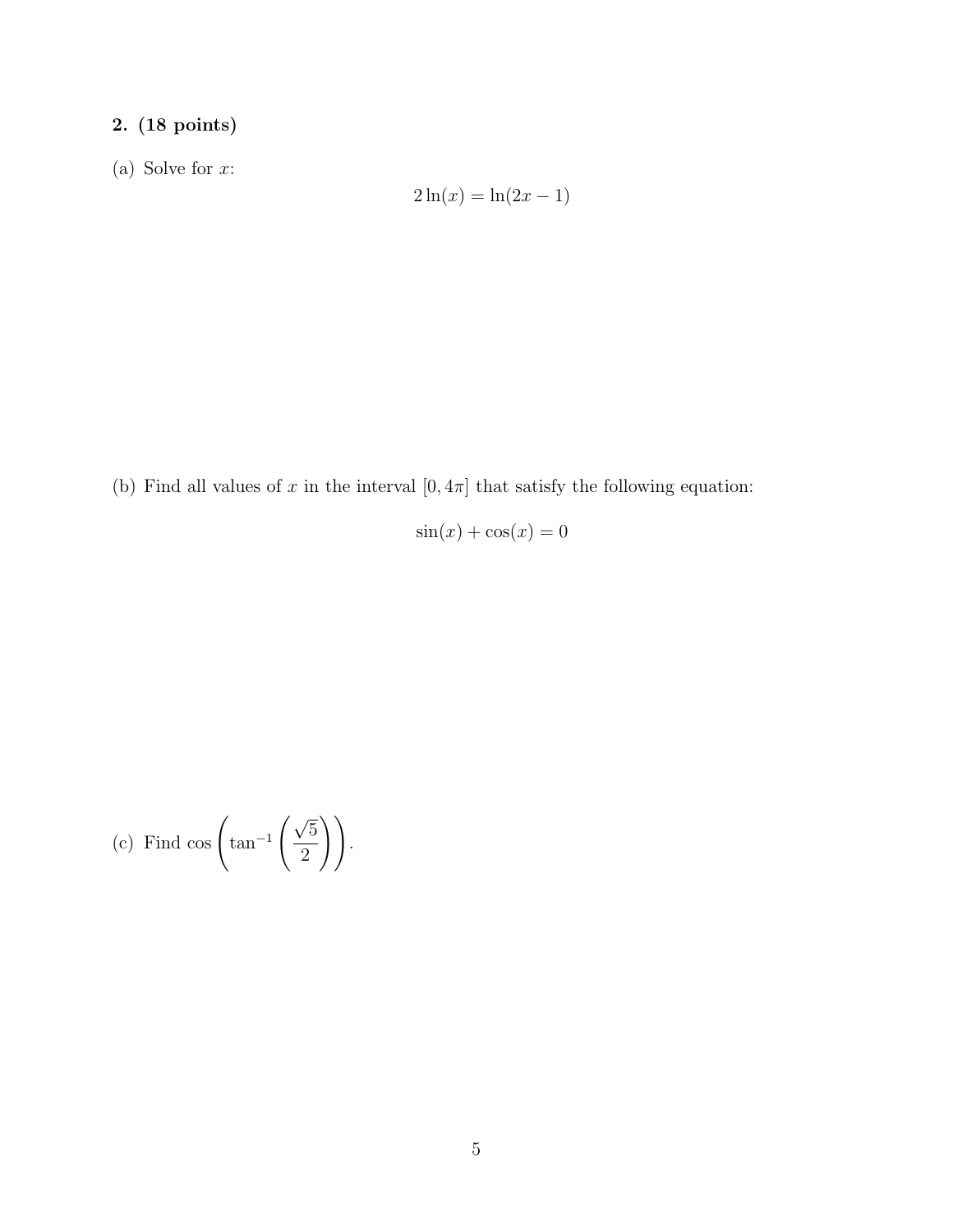3. (25 points) Compute the following limits. If the limit does not exist, write "DNE." When appropriate, write  $\infty$  or  $-\infty$  instead of "DNE." You may only use methods discussed in this class thus far.

(a) 
$$
\lim_{x \to 1} \frac{3x^2 - x + 1}{x^2 - 5} =
$$

(b) 
$$
\lim_{x \to 1^{-}} \frac{x^2 - 1}{x^2 - 2x + 1} =
$$

(c) 
$$
\lim_{x \to -2} \frac{x+2}{|x+2|} =
$$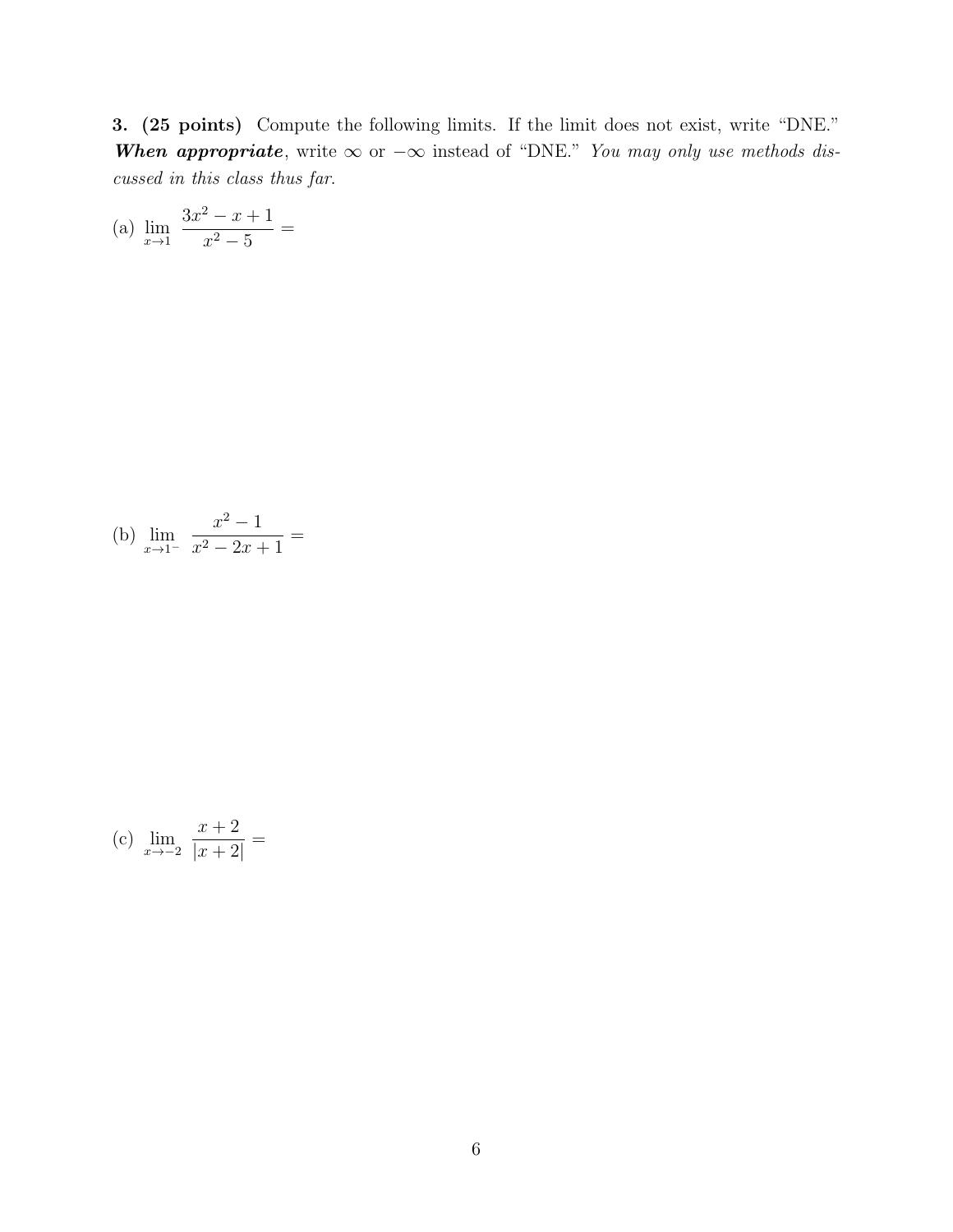(d) 
$$
\lim_{x \to \infty} \frac{3x^4 - 4x^2 + 3}{-2x^5 + 2x - 4} =
$$

(e) 
$$
\lim_{x \to \infty} \frac{4e^{2x} - 8}{2e^x + 8}
$$

(f) Find all horizontal asymptotes of the function  $f(x) =$ √  $x^2 + 1 + x$  $\boldsymbol{x}$ .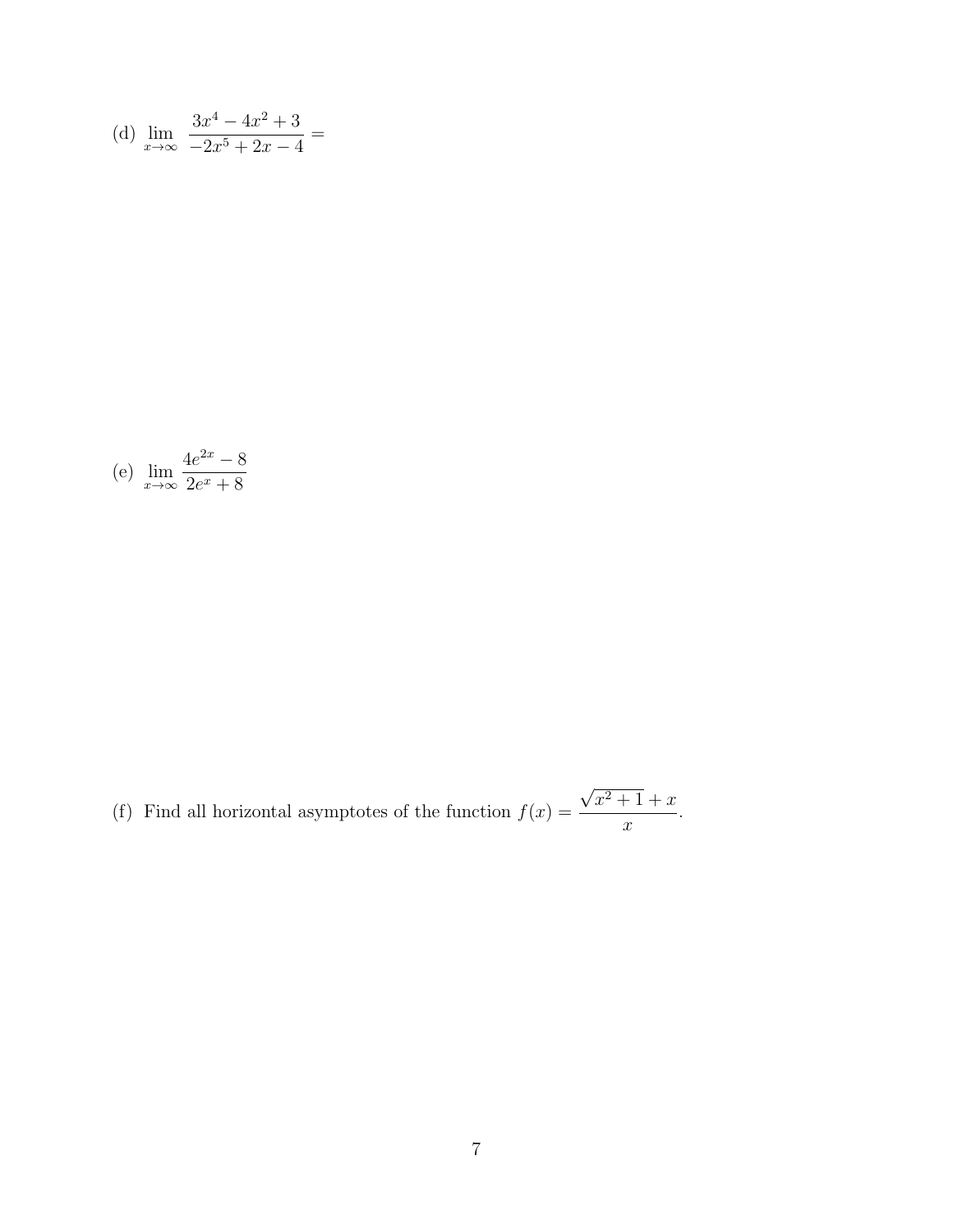### 4. (15 points)

Answer the following questions about the function  $f(x)$  graphed below. You do not need to justify your answers.



- (a) For which values of x in the interval  $[-4, 6]$  is  $f(x)$  not continuous?
- (b) For which values of x in the interval  $(-4, 6)$  is  $f(x)$  not differentiable?
- (c) Sketch the graph of the function  $g(x) = -f(x) + 4$  below. Label at least three points on the graph.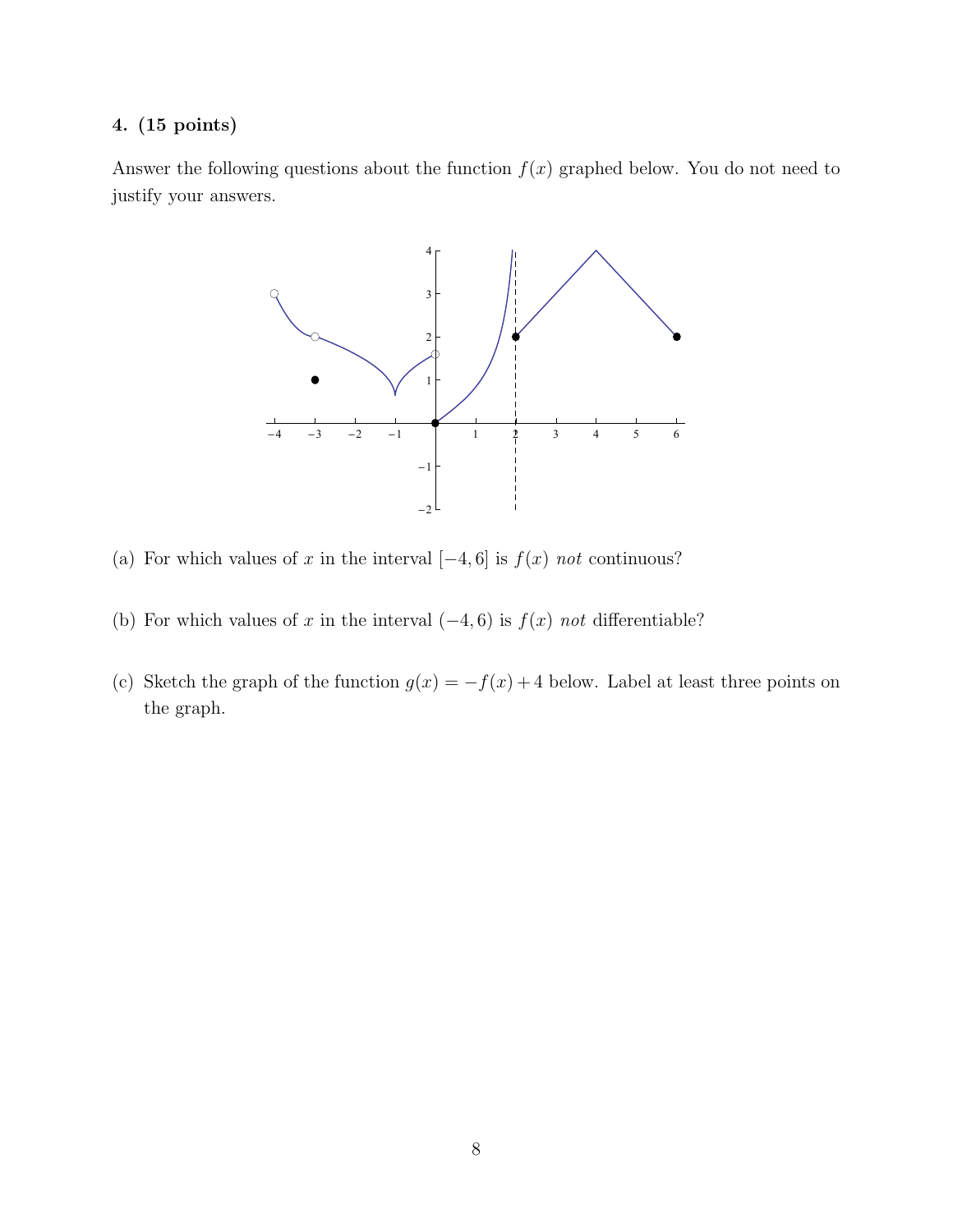### 5. (20 points)

(a) State the limit definition of the derivative of a function  $f(x)$ :

(b) Use the definition of the derivative to show that the derivative of  $\sqrt{x}$  is 1 2  $\frac{1}{\sqrt{2}}$  $\overline{x}$ .

(c) Using that the derivative of  $\sqrt{x}$  is 1 2  $\frac{1}{\sqrt{2}}$  $\overline{x}$ , give an equation for the tangent line to the graph of  $y =$ √  $\overline{x}$  at  $x=4$ .